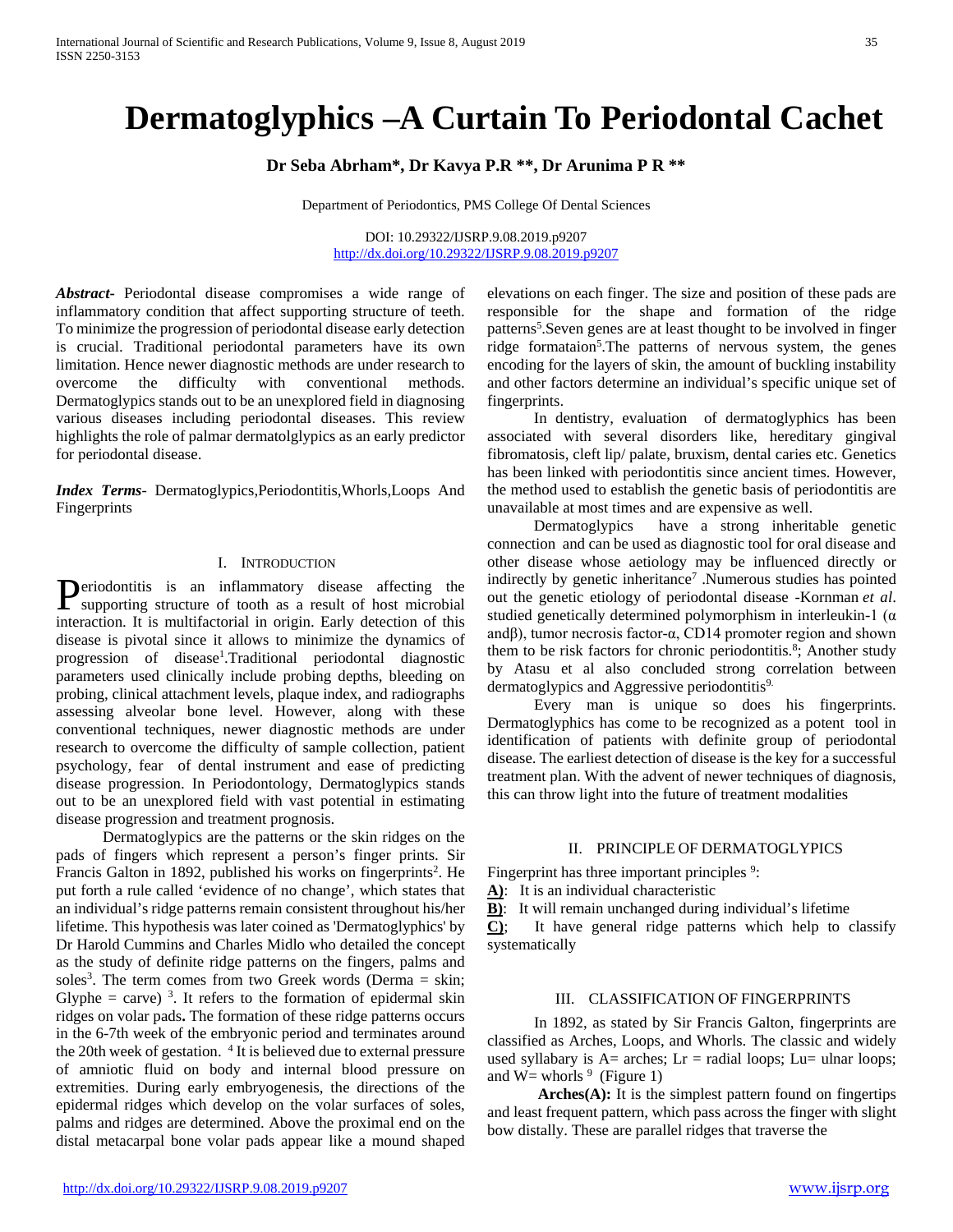pattern area and form a curve that is concave proximally. It makes about five percentage of pattern. They can be either plain arch or tented arch.(Table 1)

 **ii) Loops(L):** It is the most common pattern on the fingertip and accounts for about 70%of population. These involves series of ridges enter the pattern area on one side of the digit, recurve abruptly, and leave the pattern area on the same side. The loop pattern is subdivided into two types: ulnar and radial loops .(Table 2)

 Based on size and shape they can be classified as large or small, tailor short, vertically or horizontally oriented, plain loop or double loop. Transitional loops can occasionally resemble whorls or complex patterns.

**iii) Whorls:** It accounts for 25 to 35% of fingerprints. They make a turn through at least one circuit. Subtypes of whorl patterns include:(Table 3)

## IV. DERMATOGLYPHIC LANDMARKS

 Dermal ridges configuration has be classified into three major group: Tri –Radius, Core and Radiant (Table 4) 9 The whorls contain two triradii, while loop possess only one triradius. On the other hand, triradius is absent in arches. Therefore, these patterns may be identified from the occurrence of triradius

## V. PALMAR PATTERN CONFIGURATION

 To compare dermatoglypics analyses in different individuals, the palm has been classified into severally anatomically designed thenar areas; 1st, 2nd, 3rd, and 4th interdigital areas; and hypothenar  $area<sup>10</sup>$ 

 Ridge counting: Ridges are often counted between triradius and centre or core of the pattern The ridge counts most frequently obtained is between triradii a and b and is referred to as the a–b ridge count. •

 atd angle: This angle is formed by lines drawn from the digital triradius (a) to the axial triradius (t) and from this triradius to the digital triradius (d). The more distal the position of "t," the larger the atd angle. Sometimes, accessory "a" or "d" triradii are present on the palm.

# VI. TECHNIQUES FOR RECORDING PATTERNS

 Fine quality fingerprints patterns are recorded using different methods as follows<sup>11</sup>

- 1. **1.Transparent adhesive tape method:** Dry colouring pigments like chalk, ink or graphite are applied on hands. Strips of Scotch® tape is then used to duplicate the hand prints. The prints are recorded by a process called "Lifting". However, recording of the entire hand with accuracy can be a difficult
- 2. **2.Photographic method:** Polaroid camera is used to capture the magnified image that is formed based on the principles of total internal reflection It is expensive.
- 3. **3.Numerical method:** This method requires professional expertise in analysing fingerprints. Algorithm of synthesis of images of fingerprints is used to create all

possible arrangements of ridges called minutiae. The digital coding of the fingerprint helps in assessment and cataloguing all intricate patterns.

- 4. **4.Faurot inkless method:** Commercially available patented solution is used to record prints on sensitised paper. Shortcoming is availability.
- 5. **5.Biometrics method:** This procedure involves scanning of hands and palms with a video camera followed by digitizing the print features which are then subjected to analysis. It is an expensive technique

 **6.Inkpad method***:* The finger prints are recorded by pressing on the stamp pad turn by turn. The prints are usually smudged and there is loss of clarity.

 **6.The ink and roller method:** This technique was reported by Cummins and Midlo.It utilises printer's ink, commonly known as duplicating ink. The ink is spread on a sheet with a roller, and fingers and palm are pressed onto the sheet. The ink smeared hands are then transferred on paper. This is an inexpensive and rapid method to register clear, smudge free fingerprints. These prints get dried easily and can be preserved for future use. Also, the ink can be easily removed after the procedure. It is most commonly employed to record fingerprints

## VII. ADVANTAGES

- $\triangleright$  Minimally invasive technique,
- $\triangleright$  Cost -effective,
- $\triangleright$  Less discomfort to the patient
- $\blacktriangleright$  Less chair side time
- Data collected remains unchanged lifelong and only minimum equipment's are required

## VIII. LIMITATIONS

- $\triangleright$  Technique sensitive: Appropriate quantity of ink should be dispensed to avoid thick and thin prints
- Genetic deformity, Amputations, and Syndromes affect the registration process.

# IX. APPLICATIONS OF DERMATOGLYPICS

 Dermatoglyphics are of considerable importance in anthropology, criminology, medicine, chromosome abnormalities such as Trisomy 21, Turners syndrome, Klinefelter syndrome, and also plays a significant role in disease affecting the oral cavity.

## X. DENTAL CARIES

 Dental caries is a global problem. Earlier detection of dental caries will enable earlier preventive measures. Many studies have reported a significant association between dermatoglypics and early stages of dental caries**.** Sharma and Somani<sup>14</sup> reported that dental caries due to abnormality in tooth structures like alterations in the structure of dental enamel, tooth eruption and development may be reflected in dermatoglypics patterns. A high significant difference in loops pattern and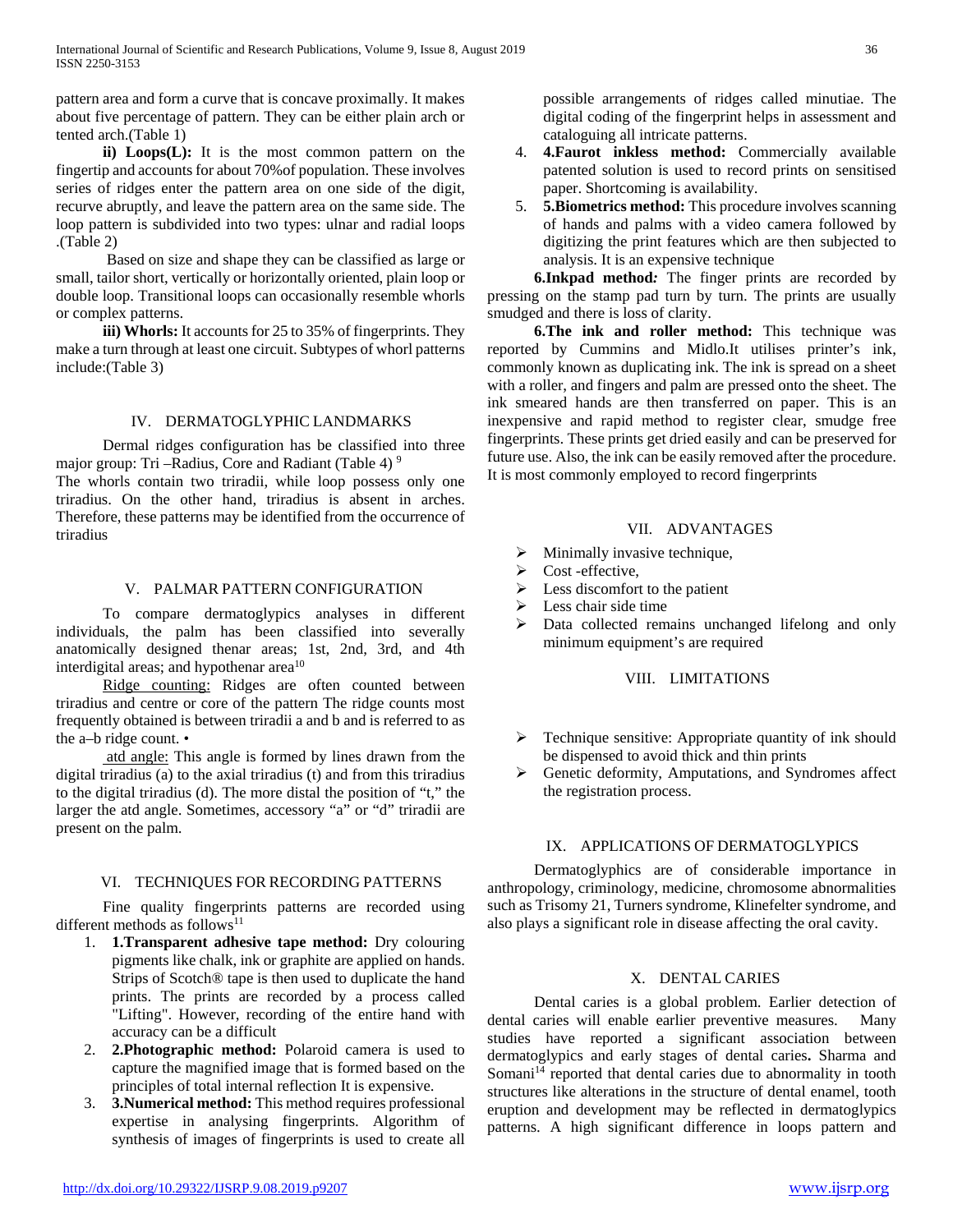microbial growth between the subject (caries) and control groups was also noticed. Padma et al<sup>15</sup> in their study evaluated the dermatoglyphic variation and caries activity in deaf and mute children and found an increased frequency of whorl pattern in caries group and increased frequency of loops in caries free group. [Chinmaya](http://www.jiaphd.org/searchresult.asp?search=&author=BR+Chinmaya&journal=Y&but_search=Search&entries=10&pg=1&s=0) et al<sup>16</sup> reported that central pocket whorl and twinned loops have an association with an increase in dental caries experience.

#### **Malocclusion –**

 Malalignment of teeth in both the arches showed a significant variation in dermatoglypics patterns. This association between Dermatoglyphics and dental occlusion is due to the fact that the development of dentition and the palate occurs during the same period as the development of dermal patterns. Tikare et  $al<sup>17</sup>$ assessed the relationship between fingerprints and malocclusion among a group of 696 high school children aged 12-16 years and it revealed a statistical association between whorl patterns and class 1 and 2 malocclusions. However, Reddy et  $al^{18}$  concluded that arches were found at a higher frequency percentage in class I and class II div I malocclusions, but no significant increase in whorls was noted in class III malocclusions

#### **Precancerous and cancerous lesion**

 Dermatoglyphics may be of immense clinical significance to segregate those individuals who are at an increased risk of developing these widespread diseases associated with considerable amount of morbidity and mortality. Venkatesh et al<sup>19</sup> did a study to determine the dermatoglyphic pattern in subjects with leukoplakia and oral squamous cell carcinoma and found that among 30 patients diagnosed with leukoplakia, 30.7% had whorls,6.3% had loop and arch type of finger prints and in oral squamous cell carcinoma patients it was found that 60. 7% had loop, 32.3% had whorl, and 7 % had arch pattern of fingerprint. Gupta and Kharjodkar $^{20}$  in their study to analyse the palmar dermatoglyphics in Squamous Cell Carcinoma concluded that an increase in frequency of arch and ulnar loop patterns on fingertips, and decrease in frequency of simple whorl patterns on fingertips, decrease in frequency of palmar accessory triradii on right and left hand. Ganvir and Gajbhiye<sup>21</sup> suggested that predominance of whorl type of fingerprint pattern would serve as a candidate screening marker for susceptibility to oral squamous cell carcinoma and oral submucosa fibrosis. Munishwar et  $al^{22}$ observed a significant increase in loop pattern among gukta chewers with OSMF when compared to the control group. It was thus concluded that subjects with more number of loop patterns are more prone to develop OSMF as compared to those with other patterns. Punith et  $al^{23}$  in their study on dermatoglyphics also concluded a significant increase in percentage of whorl pattern in OSMF subjects as compared to control group Hence, dermatoglyphics can be used in this modern era to forecast the future of squamous cell carcinoma and oral submucosis, without much intervention.

## **Bruxism**

 Bruxism is the involuntary gnashing, grinding or clenching of teeth. Habitual non-functional forceful contact between occlusal tooth surface can be also studied by using dermatoglypics. Polat et  $al<sup>24</sup>$  reported an increase in frequency of whorls and a decrease in frequency of ulnar loops in bruxism patients. There was lower frequency of atd angle, and no significant difference between the total finger ridge counts (TRC) and a-b ridge counts.

## **Cleft lip and palate**

 Craniofacial defects such as cleft lip and cleft palate are the most common of all the birth defects. In humans the development of primary palate and lip is completed by 7th week of intrauterine life and secondary palate by 12 th week of intrauterine life. The dermal ridges develop between 6th week of gestation and reach maximum size between 12 and 13 weeks $25$ . Mathew<sup>26</sup> in his study on significance of dermatoglyphics in children with oral clefts found an increase in ulnar loop patterns in distal phalanges of ten fingers and an increase in 'atd' angle in oral cleft children. Dziuba<sup>27</sup> observed an increase in frequency of ulnar loops and arches and consequent decrease of whorls.

#### **Dermatoglyphics in Patients with Special Needs**

 A comparative study done among 100 children (50 healthy,50 mentally challenged) reported an increased frequency of loops and increase palmar crease line were observed among mentally challenged children<sup>28</sup>

#### **Application In Periodontal Disease**

 Dermatoglyphics serve as an early forecasting tool in periodontal disease, as genetics play a key role in the onset of periodontitis. Numerous qualitative and quantitative methods have shown inheritance of dermatoglyphics to have great resemblance among monozygotic twins and reasonably strong inheritance among siblings and parents. A study performed by Yilmaz et  $al<sup>29</sup>$ on 36 early onset periodontitis patients and 20 adult periodontitis patients and 20 periodontally healthy individuals observed that, offspring of chronic periodontitis patients have a high prevalence rate of periodontal breakdown, suggesting a strong familial influence.

 Disturbances in the ectodermal layer may manifest itself in both development of skin ridges and the tooth with its periodontium and create a link between dermatoglypics and anomalies of tooth and periodontium. Hence dermatoglypics can be used with other diagnostic methods for early detection of patients with distinct group of periodontal disease. <sup>30</sup>

A Comparative study done by M. Atasu et al<sup>8</sup> among periodontally healthy subjects and patients with periodontitis, observed that patients with juvenile periodontitis, has decreased frequency of twinned and transversal ulnar loops on all fingers, a decreased frequency of double loops on all fingers and an increased frequency of radial loops on the right second digits of the patients with rapidly progressing periodontitis(RPP), and the increased frequencies of concentric whorls and transversal ulnar loops on all fingers of the patients with adult periodontitis(AP). An increased frequency of triradii on the palms of the patients with Juvenile Periodontitis(JP), increased frequencies of IV and H loops and triradii on the palms of the patients with RPP and an increased frequency of triradii on the soles of the patients with JP were also found. This is also in accordance to the study conducted by Babitha et  $al^{30}$ 

Soumya et  $al<sup>31</sup>$ , reported significant increase in the whorl pattern in chronic periodontitis patients. Among the whorl pattern,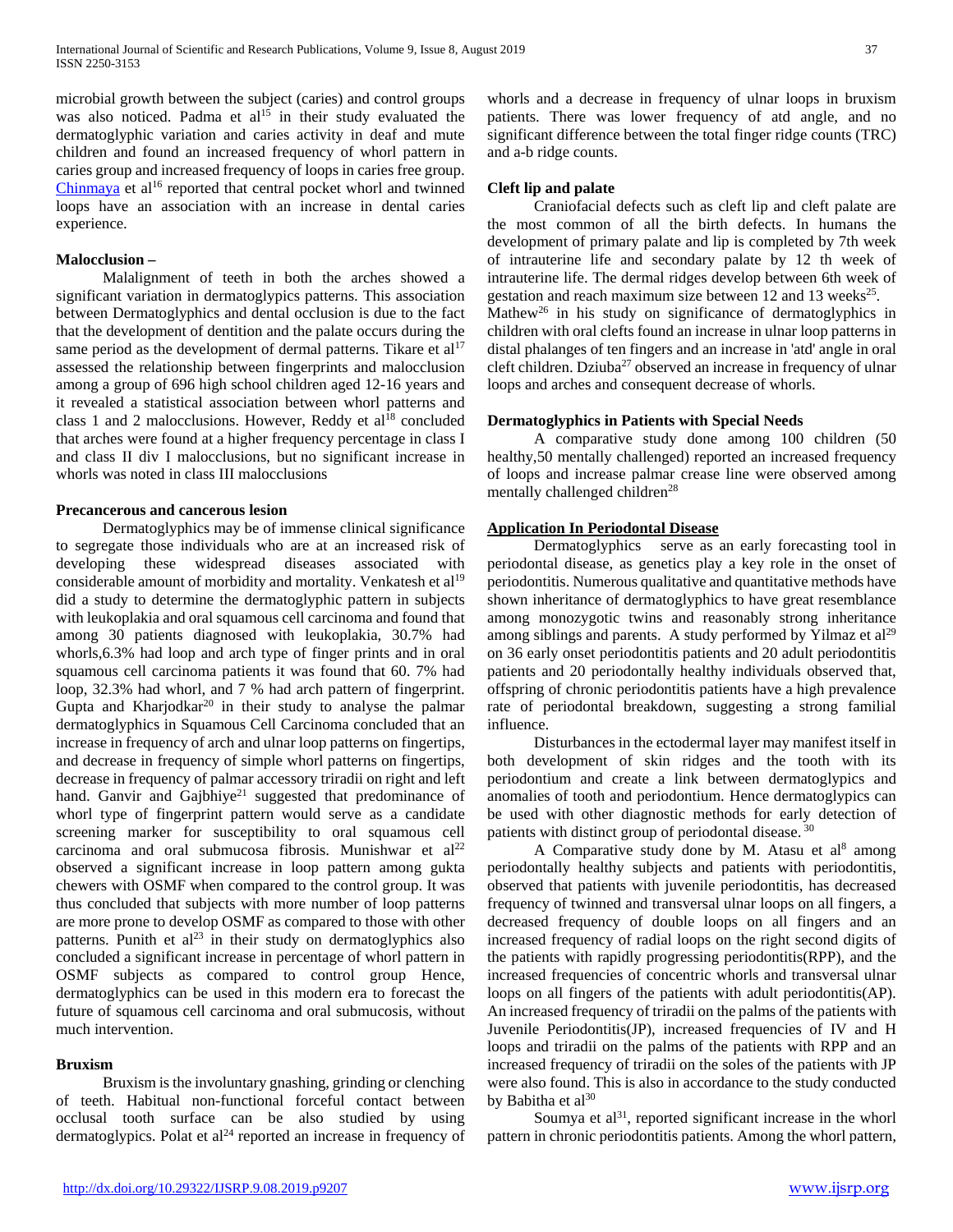central pocket whorl pattern was significantly increased. And the second most common pattern found in the chronic periodontitis patients was the loop pattern. Among the loop pattern, ulnar loop pattern was found to be increased. However, Kranti K at  $al^{33}$  in their study stated that in spite of ulnar loop pattern being the commonest in both periodontally healthy and periodondally diseased individuals the findings were not significantly coherent. These studies have proved in formulating counselling messages based on dermatoglyphic pattern prevalent among young generation and their possible stimulation to determine the young people's likelihood to develop chronic periodontitis.

#### XI. CONCULSION:

 In Periodontology, Dermatoglypics can be used as a potent bio-indicator for predicting the susceptibility of various diseases like chronic periodontitis due to its genetic nature and wide spread familial tendencies. It also provides a window of hope in establishing more non-invasive techniques and procedures in early diagnosis of periodontal diseases. However, long term studies involving wider range of subjects need to be conducted to help in determining the sensitivity and specificity of the current studies so that dermoglyphics can be also used as a tool for educating and counselling potential patients about their likelihood to develop various periodontal diseases at a later stage in life.

#### **REFERENCES**

- [1] Listgarten MA. Pathogenesis of periodontitis. J Clin Periodontol. 1986;13:418–30
- [2] Galton, F. Finger Prints; MacMillan: New York, 1892.
- [3] Cummins H, Midloo C.Finger Prints, Palms and Soles. An Introduction To Dermatoglyphics. New York; Dovar pub. INC; 1961.9
- [4] Bhat GM, Mukhdoomi MA, Shah BA, Ittoo MS. Dermatoglyphics: In health and disease-A review. Int J Res Med Sci 2014;2:31-7.
- [5] Babler WJ. Embryologic development of epidermal ridges and their configurations. Birth Defects Orig Artic Ser 1991;27:95-112.
- [6] Penrose LS. Dermatoglyphics in trisomy 17 or 18. J Ment Defic Res. 1969 Mar;13(1):44-59.
- [7] Prutha Vaidya. Dermatoglyphics in periodontics: an assessment of the relationship between fingerprints and periodontal status - a cross-sectional observation study. [Indian J Dent Res.](https://www.ncbi.nlm.nih.gov/pubmed/29256461) 2017 Nov-Dec;28(6):637-641
- [8] Kornman KS, Crane A, Wang HY, di Giovine FS, Newman MG, Pirk FW, *et al.* The interleukin-1 genotype as a severity factor in adult periodontal disease. J Clin Periodontol 1997;24:72-7.
- [9] Atasu M, Kuru B, Firatli E, Meric H. Dermatoglyphic findings in periodontal diseases. Int J Anthropol 2005;20:63-75
- [10] Henry P de Forest. "The evolution of dactylogy in United States with an historical note on the first finger print and bibliography of personal identification". Pro Internet. Association for identification, 1930 and 1931.
- [11] Marera DO, Oyieko W, Agumba G. Variation in dermatoglyphic patterns among diabetics in western Uganda population. Afr J Sci Res 2015;7(3):20- 25.
- [12] Moore KL, Darlley AF, Anne MRA. Clinically oriented anatomy. 6th ed. Ontario, Canada: Wolters Kluwer/Lippincott Williams and Wilkins; 2012.
- [13] Roopam K Gupta and Aruna K Gupta. New, easy and effective method to take dermatoglyphic prints. National Journal of Medical Research 3.1 (2013): 45-47
- [14] Kiran K, Rai K, Hegde AM. Dermatoglyphics as a non-invasive diagnostic tool in predicting mental retardation. J Int Oral Health 2010;2:95-100
- [15] Sharma A, Somani R. Dermatoglyphic interpretation of dental caries and its correlation to salivary bacteria interactions: an *in vivo* study. J Indian Soc Pedod Prev Dent. 2009;27:17–21
- [16] Bhat P, Badiyani B, Aruna CN, Chengappa S, Bhaskar N. Dermatoglyphics - A new diagnostic tool in detection of dental caries among deaf and mute children. Int J Clin Dent Sci. 2011;2:80–4.
- [17] Chinmaya BR, Smitha BV, Tandon S, Khurana C. Dermatoglyphics: An indicator of dental caries in humans. J Indian Assoc Public Health Dent 2016;14:272-5
- [18] Tikare S, Rajesh G, PrasadKW, ThippeswamyV, JavaliSB. Dermatoglyphics – A marker for malocclusion. Int Dent J. 2010;60:300-4.
- [19] Reddy BR, Sankar SG, Roy ET, Govulla S. A comparative study of dermatoglyphics in individuals with normal occlusions and malocclusions. J Clin Diagn Res 2013;7:3060-5
- [20] Venkatesh E, Bagewadi A, Keluskar V, Shetti A (2008) Palmar dermatoglyphics in oral leukoplakia and oral squamous cell carcinoma patients. J Indian Acad Oral Med Radiol 20(3): 94-99.
- [21] Gupta A, Karjodkar FR. Role of dermatoglyphics as an indicator of precancerous and cancerous lesions of the oral cavity. Contemp Clin Dent 2013;4:448-53.
- [22] Ganvir SM,Gajbhiye NY.Detection of genetic predisposition in oral sqamous cell carcinoma(OSCC) and oral submucous fibrosis patients by qualitative analysis of finger and palm-print patterns:Adermatoglyphic study.Clin Cancer Investig J[serial online]2004[cited 2019 May 7];3:377-82
- [23] Munishwar PD, Thiyam B, Veerabhadrappa RS, Singh D, Tyagi K, Shah S. Qualitative analysis of dermatoglyphics in oral submucous fibrosis. J Indian Acad Oral Med Radiol 2015;27:207-12
- [24] Shetty P, Shamala A, Murali R, Yalamalli M, Kumar AV. Dermatoglyphics as a genetic marker for oral submucous fibrosis: A cross-sectional study. J Indian Assoc Public Health Dent 2016;14:41-5
- [25] M.H. Polat, A. Azak, G. Evlioglu, O.K. Malkondu, M. Atasu.The relation of bruxism and dermatoglyphics.J. Clin. Pediatr. Dent., 24 (3) (2000), pp. 191- 194
- [26] Balgir RS.Congenital oral clefts and Dermatoglyphics. Isr J MedSci 1984;20:622-624
- [27] Mathew L, Hegde A, Rai K. Dermatoglyphic peculiarities in children with oral clefts J. Indian Soc. Pedod Prev Dent. 2005; 23: 179 – 182
- [28] Dziuba P. Studies on palm and sole dermatoglyphics in patients with cleft of upper lip, alveolar process and palate, Czas stomatol.1972; 25 (12): 1195 – 2000.
- [29] Kiran K, Rai K, Hegde AM. Dermatoglyphics as a non-invasive diagnostic tool in predicting mental retardation. J Int Oral Health 2010;2:95-100
- [30] Yilmaz S, Atasu M, Kuru B. A genetic and dermatoglyphic study on periodontitis. J Marmara Univ Dent Fac 1993;1:297-306.
- [31] Dr. Babitha et al. Dermatoglyphics, abo blood groups with Rh factor An exploring link to Periodontitis International Journal of Current Research 2016; 8:34224-8.
- [32] Astekar S, Gaeg V, Astekar A,Murari A. Genetic association in chronic periodontitis through dermatoglyphics:An unsolved link ? J Indian Acad Oral Med Radiol 2017; 29:195-9
- [33] Kranti K., Ashwini S and Dheeraj B R., 2018 Dermatoglyphic Pattern Evaluation In Patients With Chronic Periodontitis: An Observational Study. Int J Recent Sci Res. 9(10), pp.29180-29182.

#### AUTHORS

**First Author** – Dr SEBA ABRHAMN, PROFESSOR AND HEAD OF DEPARTMENT, DEPARTMENT OF PERIODONTICS, PMS COLLEGE OF DENTAL SCIENCES Email – sebapazhoor@gmail.com

**Second Author** – Dr KAVYA P.R, POSTGRADUATE,

DEPARTMENT OF PERIODONTICS, PMS COLLEGE OF DENTAL SCIENCES

Email –drkavyapr1992@yahoo.com

**Third Author** – Dr ARUNIMA P R, PROFESSOR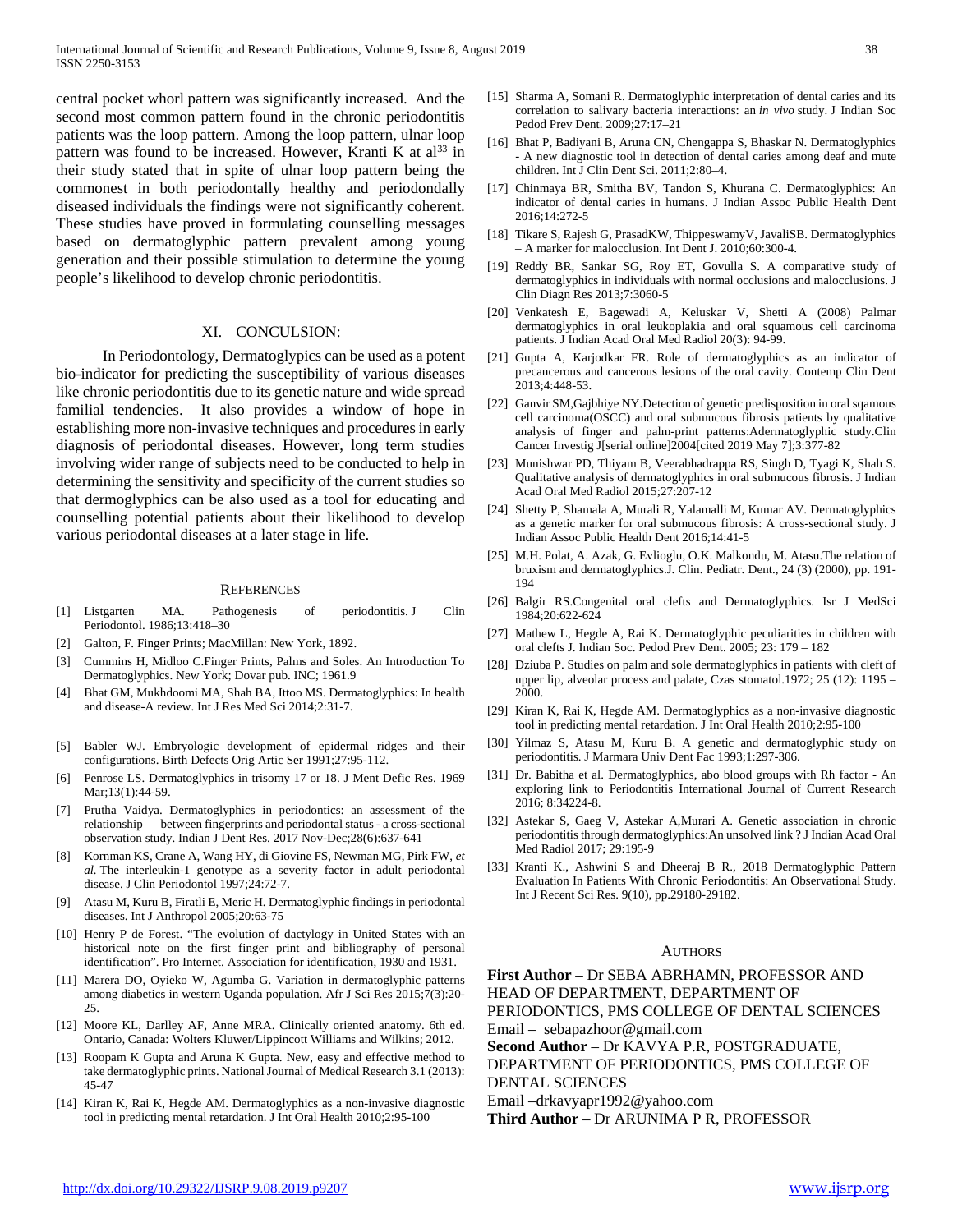## DEPARTMENT OF PERIODONTICS, PMS COLLEGE OF DENTAL SCIENCES, Email- aruniabli@gmail.com

# **TABLE 1- Types of Arches**

| a )Simple or plain arch | Ridges that starts on one side and ridge then slightly<br>cascades upward . A consistency of flow can be<br>observed in this pattern |
|-------------------------|--------------------------------------------------------------------------------------------------------------------------------------|
| b)Tented arch           | Composed of ridges that starts on one side of finger<br>and flows out to other side in similar pattern.                              |

## **TABLE 2- Types of Loops**

| a) Ulnar loop(Lu)  | composed of ridges that open on the ulnar side.  |
|--------------------|--------------------------------------------------|
| b) Radial loop(Lr) | composed of ridges that open on the radial side. |

## TABLE 3- Different Forms of Whorls

| $a)$ Plain/simple/concentric whorl-   | Simplest and commonest form of whorl. It composed<br>of ridges that make a turn of one complete circuit<br>which are arranged as a succession of concentric rings<br>or ellipses.                                                                                              |
|---------------------------------------|--------------------------------------------------------------------------------------------------------------------------------------------------------------------------------------------------------------------------------------------------------------------------------|
| b)Central pocket whorl                | a pattern containing a loop within which a smaller<br>whorl is located. These whorl ridge make one complete<br>circuit and may be oval, spiral or any variant of circle<br>They are also classified as ulnar or radial according to<br>the side on which the outer loop opens. |
| c)Lateral pocket/twinned loop pattern | Pattern composed of interlacing loops                                                                                                                                                                                                                                          |
| d) Accidentals/complex patterns       | These are patterns that match the characteristic of<br>particular whorl subgrouping.                                                                                                                                                                                           |